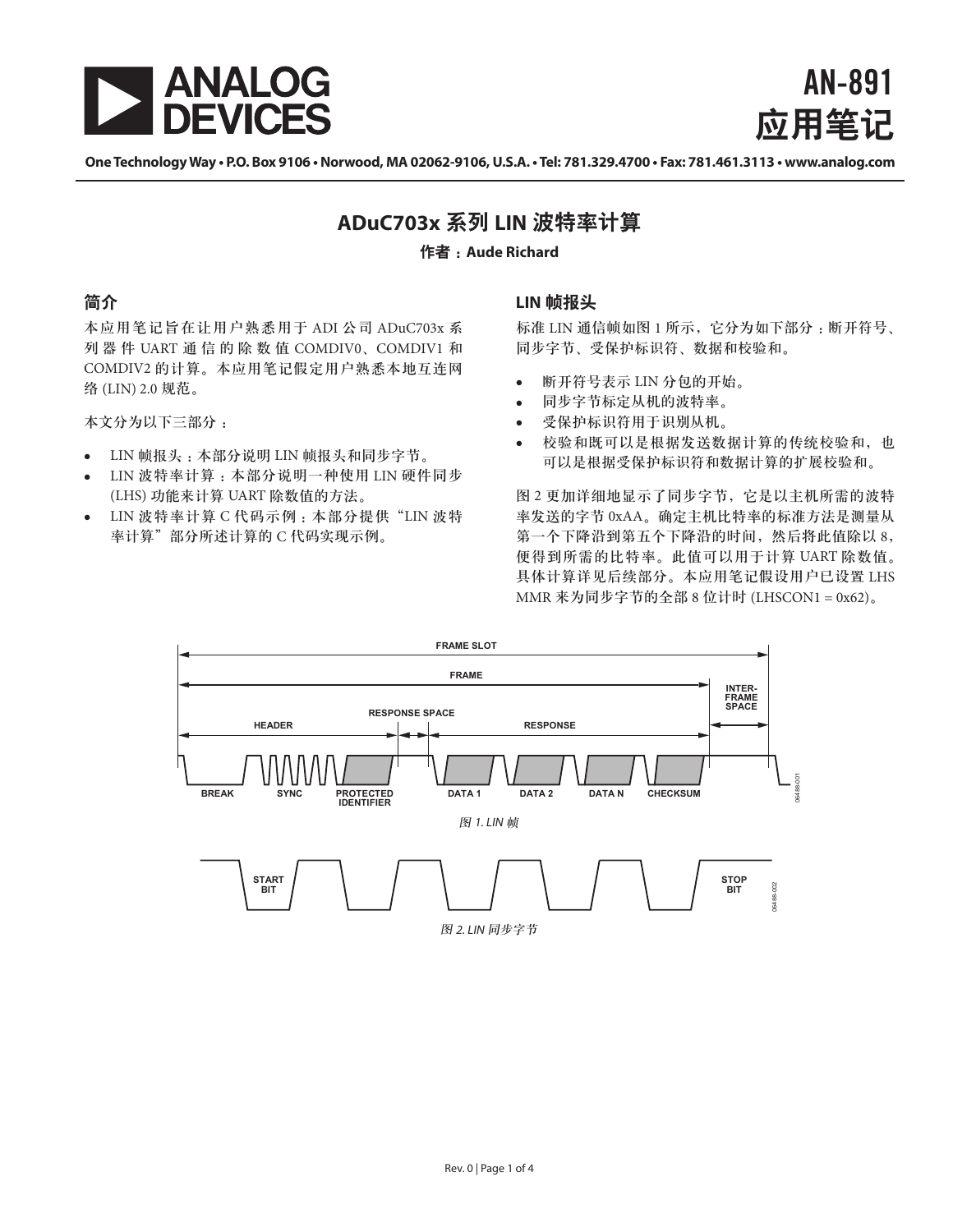#### **LIN** 波特率计算

使用 LHS 系统,用户在收到同步字节后会得到 LHSVAL0 中的值。LHSVAL0 包含 8 TRIT 的等效值, 此值用于产生 UART 除数 COMDIV0、COMDIV1 和小数除数 COMDIV2 的值。有关 UART 的更多信息, 请参阅相关 ADuC703x 数 据手册。

为利用标准波特率发生器计算 COMDIV0/COMDIV1 值, 需使用如下基本 UART 方程式 :

$$
DL = \frac{20.48 \text{ MHz}}{Baud Rate \times 2^{CD} \times 16 \times 2}
$$

其中 :

*DL* 为 COMDIV0 和 COMDIV1 的值。 *CD* 为时钟分频比。

5.12 MHz 8 *Desired Baud Rate* <sup>×</sup> <sup>=</sup> 就 LHSVAL0 而言,所需的波特率如下 :

 $\hat{m}$ 需波特率 =  $\frac{5.12 \text{ MHz} \times 8}{LHSVAL0}$  $5.12 \text{ MHz} \times 8$ *所需波特率* = <sup>5.12</sup> MHz×8<br>*LHSVAL*0  $5.12 \text{ MHz} \times 8$ *LHSVAL Desired Baud Rate* <sup>×</sup> <sup>=</sup> 5.12 MHz 8 所需波特率 =  $\frac{5.12 \text{ MHz} \times 8}{LHSVAL0}}$ 

(LHSVAL0 采用内部 5.12 MHz 时钟, 假设将 LHSCON1 配 置为测量  $8 T_{\text{BIT}_2}$ )

将标准波特率方程式与所需波特率方程式合并 :<br>20.48 MHz×*LHSVAL*0

$$
DL = \frac{20.48 \text{ MHz} \times LHSVAL0}{5.12 \text{ MHz} \times 2^{CD} \times 16 \times 2 \times 8}
$$

$$
DL = \frac{LHSVAL0}{2^{CD} \times 16 \times 2 \times 2}
$$

$$
DL = \frac{LHSVAL0}{2^{CD+6}}
$$

仅使用标准波特率发生器方程式可得出所需的 COMDIV0/ <sup>6</sup> 2 <sup>+</sup> = *CD* COMDIV1 值。 <sub>2</sub><br>理用标准波特率<br>- CD

20.48 MHz 为提高精度,使用 ADuC703x 小数除数和以上针对标准波 特率发生器计算的 DL 值 (COMDIV0/COMDIV1)。使用小 数除数的方程式如下 :

$$
\mathcal{U}^{\frac{1}{2}} = \frac{20.48 \text{ MHz}}{DL \times 2^{CD} \times 16 \times 2 \times \left(M + \frac{N}{2048}\right)}
$$

其中, *M* 和 *N* 为 COMDIV2 值。

$$
M + \frac{N}{2048} = \frac{20.48 \text{ MHz}}{Baud \text{ Rate} \times DL \times 2^{\text{CD}} \times 16 \times 2}
$$

 $2048 \times 2048$   $2048 \times 2048$  $\frac{1}{2}$  *\$*  $\frac{1}{2}$  *D*  $\frac{1}{2}$  *D*  $\frac{1}{2}$  *D*  $\frac{1}{2}$  *D*  $\frac{1}{2}$  *D*  $\frac{1}{2}$  *D*  $\frac{1}{2}$  *D*  $\frac{1}{2}$  *D*  $\frac{1}{2}$  *D*  $\frac{1}{2}$  *D*  $\frac{1}{2}$  *D*  $\frac{1}{2}$  *D*  $\frac{1}{2}$  *D*  $\frac{1}{2}$  *D*  $\frac{1}{2}$  *N LHSVAL M N LHSVAL* 替换波特率,  $\overline{\phantom{a}}$ ,

\n
$$
M + \frac{N}{2048} = \frac{20.48 \, \text{MHz} \times \text{LHSVAL0}}{5.12 \, \text{MHz} \times 8 \times \text{DL} \times 2^{\text{CD}} \times 16 \times 2}
$$
\n

 $\overline{\textbf{u}}$ 简化为:  $L$ 式可简化为 :

$$
M + \frac{N}{2048} = \frac{LHSVAL0}{DL \times 2^{CD} \times 2 \times 16 \times 2}
$$

$$
M + \frac{N}{2048} = \frac{LHSVAL0}{DL \times 2^{CD} \times 6}
$$

= 17, 则计算 N 时使用 DL = 16 = 2<sup>4</sup>, 这将自动调整 N 的值 0 *<sup>N</sup> LHSVAL <sup>M</sup> DL Power DL* \_ = 2 *DL Power DL* \_ = 2 *DL Power DL* \_ = 2 以补偿 DL 修改所引入的误差。 为减少小数除数计算所用的复杂数学计算,将 DL 的值 (COMDIV0/COMDIV1) 限制为 2 的幂数。例如, 如果 DL *CD*216220.48 MHz

$$
DL = 2^{DL\_Power}
$$

$$
M + \frac{N}{2048} = \frac{LHSVALO}{2^{DL\_Power} \times 2^{CD+6}}
$$

$$
M + \frac{N}{2048} = \frac{LHSVALO}{2^{DL\_Power + CD + 6}}
$$

 $2040$  2<br>将 M 设为 1, 2 0 11 <sup>−</sup> <sup>×</sup> <sup>=</sup> *DL Power* <sup>+</sup> *CD* <sup>+</sup> *LHSVAL <sup>N</sup>* 2 0 11 <sup>−</sup> <sup>×</sup> <sup>=</sup> *DL Power* <sup>+</sup> *CD* <sup>+</sup> *LHSVAL <sup>N</sup>* 2 0  $\sim$ , **加果将 M 设为 1,**<br>2<sup>11</sup>→ 2 17×2022

$$
N = \frac{2^{11} \times LHSVAL0}{2^{DL-Power + CD + 6}} - 2048
$$
  

$$
N = 2^{5-DL-Power - CD} \times LHSVAL0 - 2048
$$

例如,对于 19,200 bps 的波特率,如果 CD = 0、DL = 33、 LHSVAL0 = 2133, 则 N = 21, 波特率为 19,197 bps; 如果使 用 DL = 32、N = 85, 则波特率为 19,203 bps。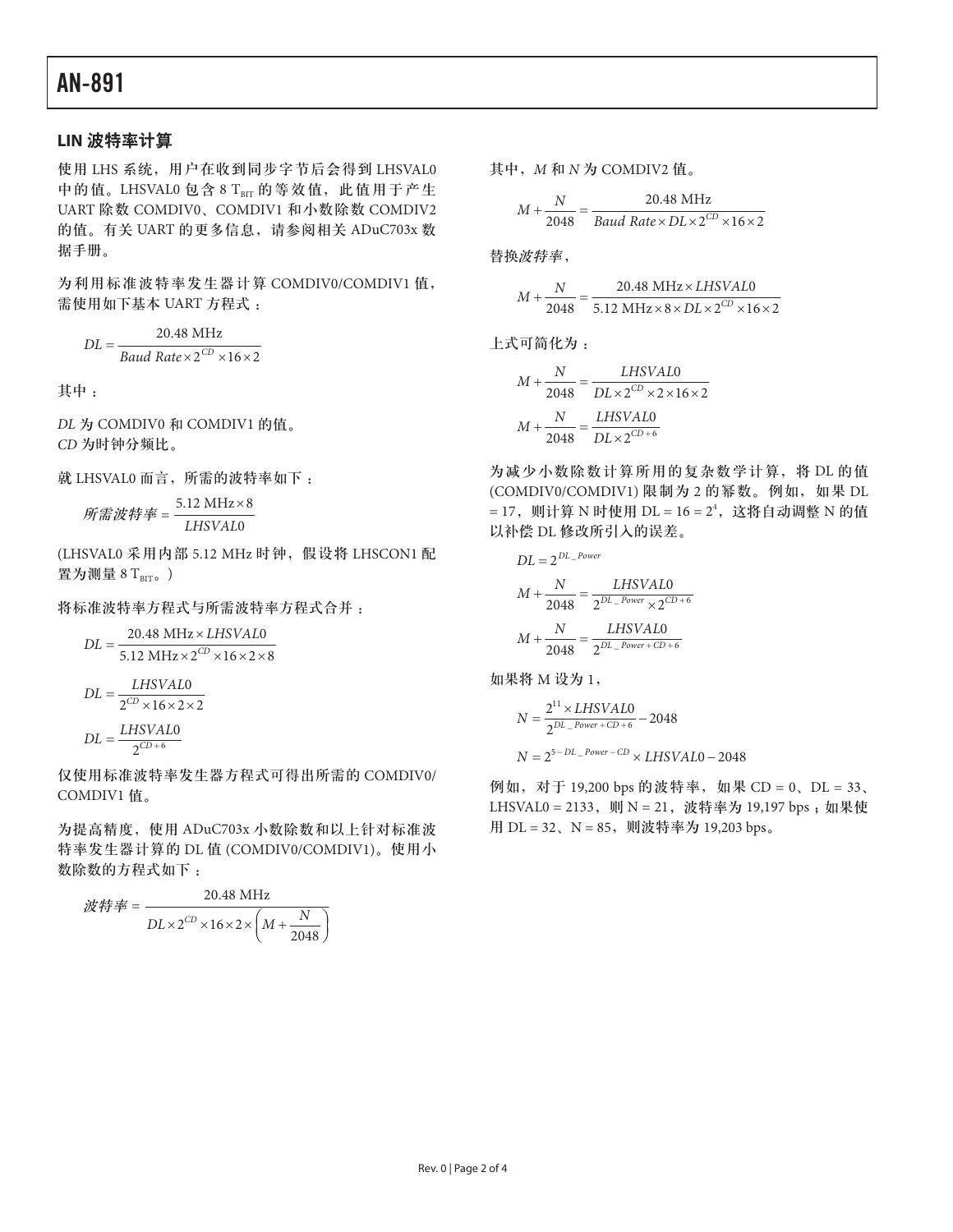### **LIN** 波特率计算 **C** 代码示例

使用 C 语言编程时,上述方程式可以简单地利用 << 和 >> 移位命令编写。

```
// DL = LHSVAL0 >> CD Bits + 6
iDL = LHSVAL0 >> (( POWCON & 0x7)+6);
// writing DL as 2^iDL_Power 
iDL_Power = 0; 
iDL temp = iDL;
while(iDL >> (iDL_Power +1 ))
{
      iDL_Power++; 
}
// Configuration of the fractional divider: 
// M = 1// N = LHSVAL0 \times 2 ^ (5 - (iDL Power + CD)) - 2048iDL temp = iDL Power + (POWCON & 0x7);
if (iDL_temp > 5) 
{
      iDL temp = (LHSVAL0 \gg (iDL \text{ temp } -5)) - 2048;}
else
{
      iDL temp= (LHSVAL0 \ll (5 - iDL \text{ temp})) - 2048;
}
COMDIV2 = 0x8800 + iDL temp;
COMCON0 = 0x080; // Setting DLAB 
// Setting DIV0 and DIV1 to DL calculated 
COMDIV0 = (1<< iDL Power) & 0xff;COMDIV1 = (1<< iDL Power) & 0xff00;COMCONO = 0x03; // Setting DLAB
COMIEN0 = 0x1; // Enable RX interrupt
```